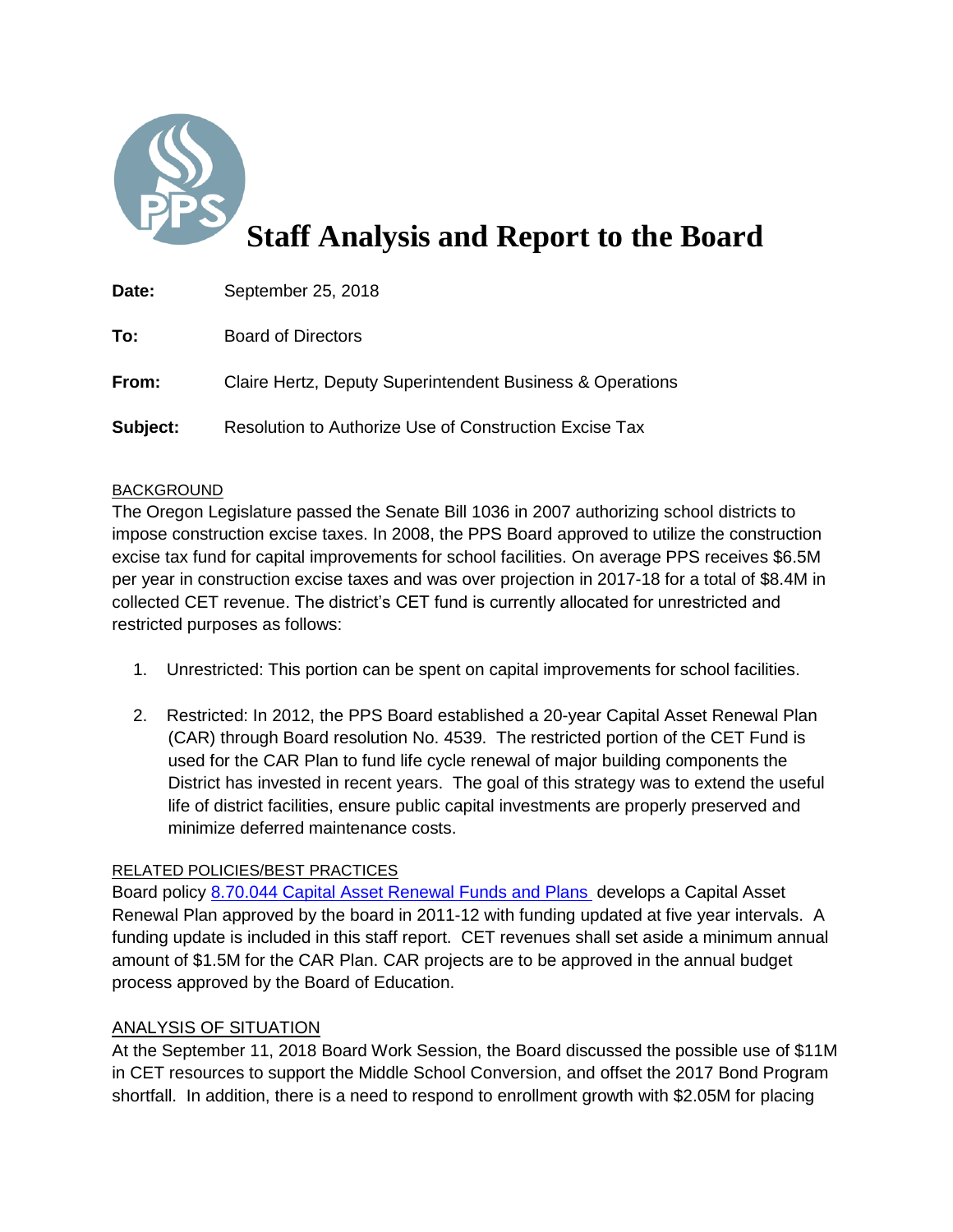portable classrooms in overcrowded schools. There were two questions that surfaced from the board discussion:

- 1. How much revenue is in the CAR fund?
- 2. What projects have we committed to with these funds?

In response to the first question, the following chart reports the revenues and expenditures of the CAR fund over the past seven years through 2016-17:

| <b>FY Ending</b> | Capital<br><b>Expense</b> | <b>CET</b><br>Revenue<br><b>Fund 404</b> | <b>Interest</b><br><b>Earned</b> | Lease<br>Revenue | <b>Athletic</b><br>Field' | <b>Surplus</b><br><b>Sales</b> | Total<br>Revenue | <b>Balance</b> |
|------------------|---------------------------|------------------------------------------|----------------------------------|------------------|---------------------------|--------------------------------|------------------|----------------|
| 2010/2011        |                           | \$2,476,972                              |                                  |                  |                           |                                | \$2,476,972      | \$2,476,972    |
| 2011/2012        |                           | \$1,500,000                              |                                  |                  |                           |                                | \$1,500,000      | \$3,976,972    |
| 2012/2013        |                           | \$1,500,000                              | \$9,195                          | \$157,309        | \$49,587                  |                                | \$1,716,091      | \$5,693,063    |
| 2013/2014        | (80, 917)                 | \$1,500,000                              | \$1,579                          | \$485,890        | \$74,956                  | \$1,993,185                    | \$4,055,610      | \$9,667,756    |
| 2014/2015        | (248, 034)                | \$1,500,000                              | \$1,650                          | \$349,094        | \$158,417                 |                                | \$2,009,160      | \$11,428,883   |
| 2015/2016        | (94, 348)                 | \$1,500,000                              | \$2,076                          | \$457,826        | \$137,484                 |                                | \$2,097,386      | \$13,431,920   |
| 2016/2017        | (62, 195)                 | \$1,500,000                              | \$24,466                         | \$539,929        | \$136,202                 |                                | \$2,200,597      | \$15,570,322   |

In response to the second question, a very conservative revenue, expenditure and fund balance projection through 2020/21 are reflected below:

| <b>Total CET</b>          | <b>Actuals</b> | <b>Budget</b> | Projection | Projection |  |
|---------------------------|----------------|---------------|------------|------------|--|
|                           | 2017/2018      | 2018/19       | 2019/20    | 2020/21    |  |
| <b>Beginning Balance</b>  | 19,405,419     | 15,743,260    | 12,017,522 | 16,556,218 |  |
| Revenue                   | 8,424,893      | 6,000,000     | 6,000,000  | 6,000,000  |  |
| <b>Total Resources</b>    | 27,830,312     | 21,743,260    | 18,017,522 | 22,556,218 |  |
| <b>Total Expenditures</b> | 12,087,052     | 9,725,738     | 1,461,304  | 2,341,281  |  |
| <b>Ending Balance</b>     | 15,743,260     | 12,017,522    | 16,556,218 | 20,214,937 |  |

The projection shows there is enough in current reserves to support the resolution to authorize spending of CET revenue.

# FISCAL IMPACT

In aligning the district resources to original intent, this resolution would allow the district to use CET funds to meet current enrollment growth needs, lower the 2017 Bond Program shortfall and utilize the perpetual bond program for the major renovation and extending the life cycle of all school buildings. The district will maintain the \$2.50/\$1,000 of assessed value level levy rate to support future general obligation bonds.